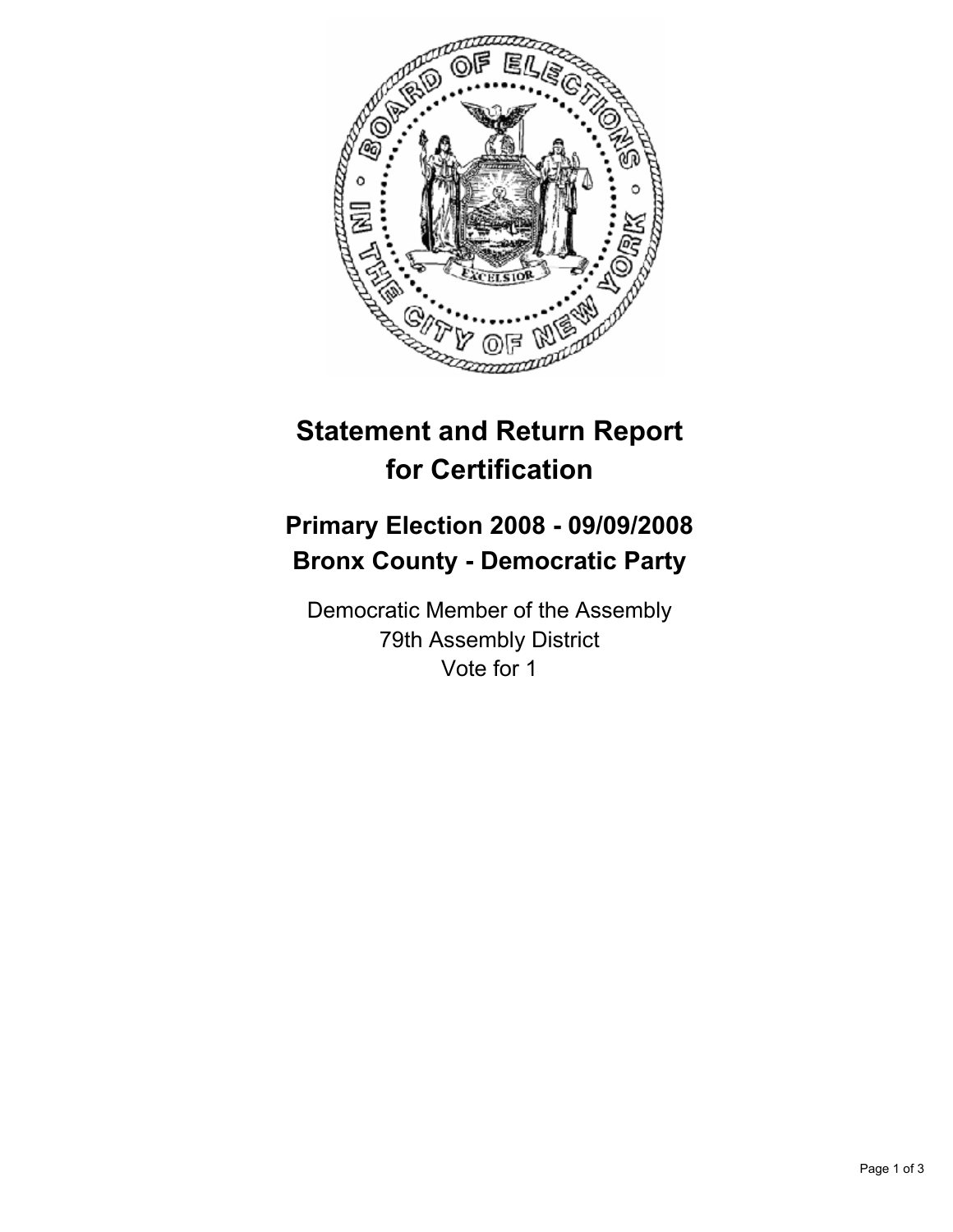

## **Assembly District 79**

| <b>Total Votes</b> | 4,010 |
|--------------------|-------|
| SIGFREDO GONZALEZ  | 1,509 |
| MICHAEL A BENJAMIN | 2,501 |
| AFFIDAVIT          | 291   |
| ABSENTEE/MILITARY  | 134   |
| <b>EMERGENCY</b>   | 19    |